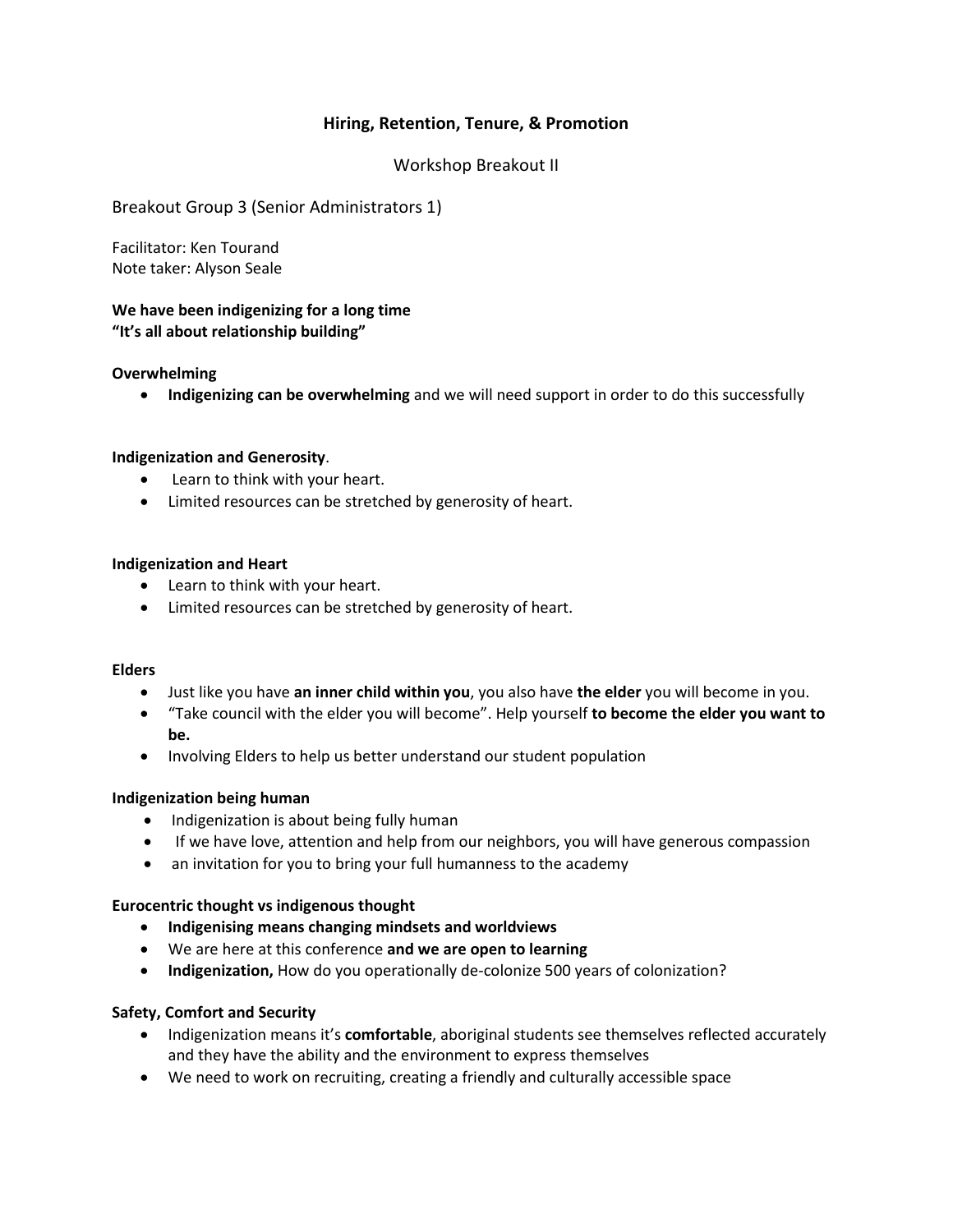# **Cultural Accessibility**

## **Indigenization and Identity of aboriginal students**

 aboriginal students see themselves reflected accurately and they have the ability and the **environment to express themselves**

# **Danger of Temporal, superficial indigenization**

 The organization needs to **be structured** so **that indigenization does not become "flavor of the month**

# **Structure of institution and Indigenization**

- The organization needs to **be structured** so **that indigenization does not become "flavor of the month**
- Recent **institutional strategic plan did not include anything about indigenization** (but it did include internationalization)
- We are a very large institution that is doing good work but is not coordinating the work
- How do you work with organizations or systems that are not working towards indigenization?

## **Decolonization and operations**

How do you **operationally de-colonize** 500 years of colonization?

## **Indigenization, Education, Social change: liberating**

- Education is the core foundation to social change
- Teaching about aboriginal history and how it relates to their experience experience can be very liberating for aboriginal students

## **Education**

Education is the core foundation to **social change**

#### **Social Change**

- **Educatio**n is the core foundation to social change
- **Deep rooted cynicism around change** shows there is much work and healing to be done.

#### **Strengths**

## **Indigenous Governance**

- One institution has a foundation of indigenous governance
- We have great staff, transition programs, housing programs **and an aboriginal science program**

### **Foundation**

#### **Indigenous Staff**

One institution has mostly **indigenous staff**, with **indigenous curriculm**

## **Indigenous Curriculum and developing indigenous curriculum**

#### **Partnering with other organizations**

#### **Consultation with business and government**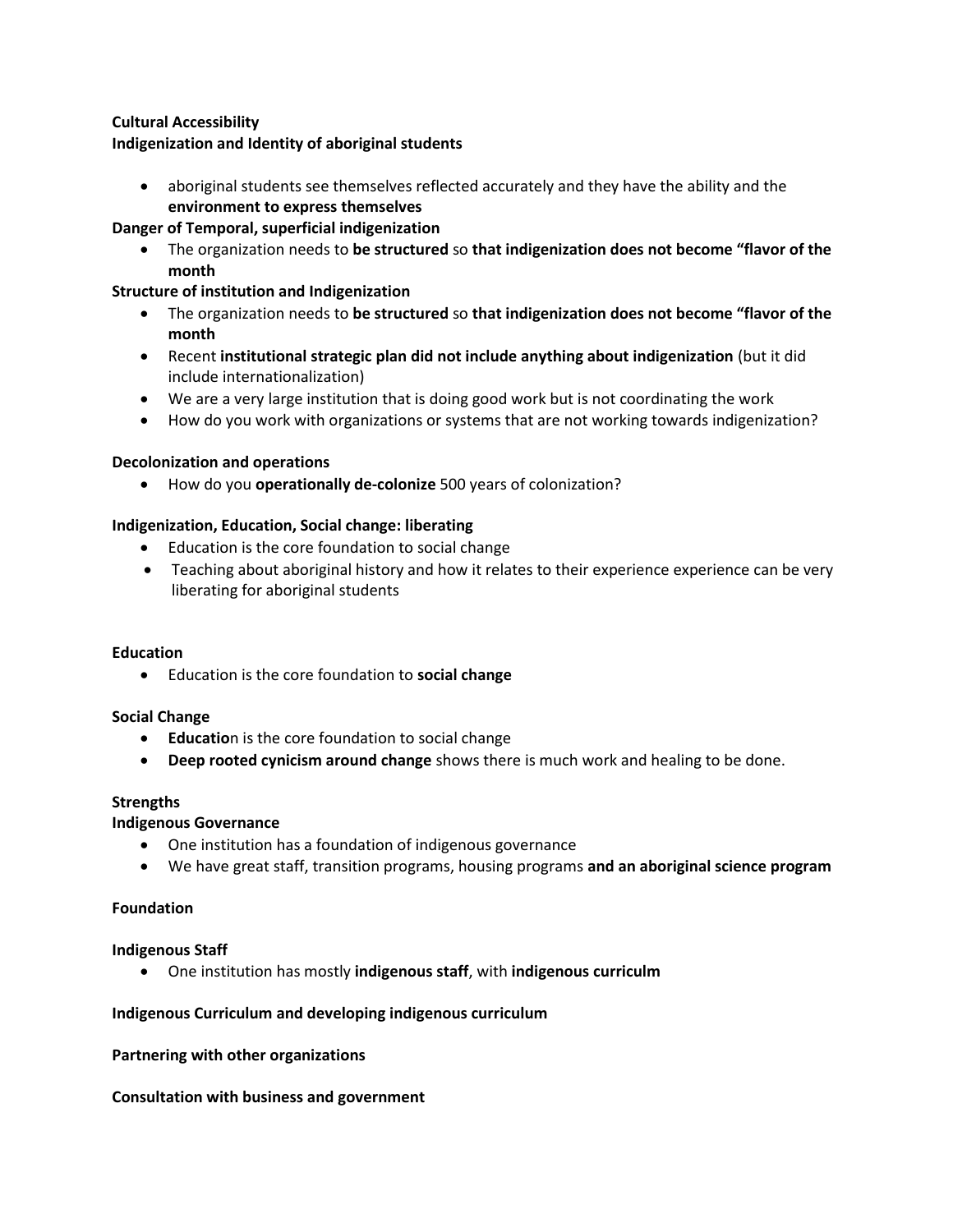### **Values**

 **Values Sets** I have my **own set of values**, and I represent people with **another set of values**. I reconcile the similarities and try to come up with ways that the institution can accommodate the differences.

### **Humility**

### **Traditional Knowledge**

 We are focusing on **diversifying our points of view** by **better recognizing traditional knowledge**. We had begun creating a new degree **of holistic health and healing** based on another institutions model but have since pulled back realizing **we need to take the time to create something that is "truly indigenous".**

### **Sharing**

### **Celebrating**

### **Interaction**

We have good interaction with our students

### **Recruitment**

- We have two staff focused specifically on aboriginal student recruitment
- We are working towards increasing our aboriginal enrollment to 7% institutionally
- Through recruitment we are looking at diversifying our student group by recruiting outside the province and country as **well as targeting the metis population**.
- We have many non-aboriginal students registered in our aboriginal studies program
- We need to work on recruiting, **creating a friendly and culturally accessible space**

## **Reconciliation**

 We have produced and disseminated a statement of **reconciliation and apology** to past students **of residential schools**.

#### **Apology**

## **Residential Schools**

## **Enrollment**

## **Programming**

- **Drumming Program**
- **Jewelry Making Program**
- **Music and Dance Labs**
- **Digital Design Programs**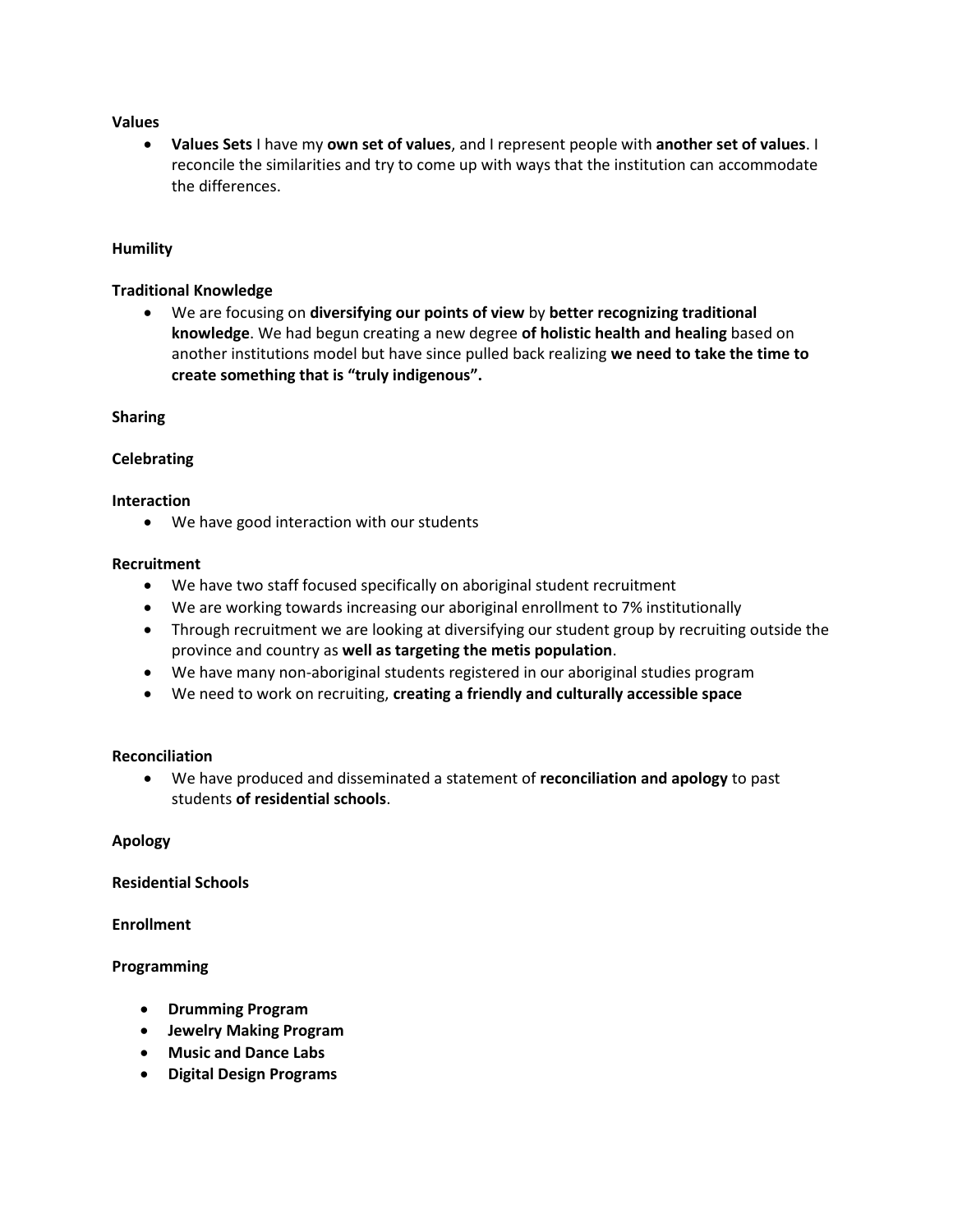- Our aboriginal programing is receiving new energy and focus
- Commitment to aboriginal programing in spite of small class sizes IE; language
- If diversification is the goal how do we create programs that **acknowledge multiple nations?**
- Aboriginal studies and aboriginal services are very small
- Limited financial resources and support for aboriginal programs and initiatives

# **At Risk Youth**

 We have aboriginal at risk youth cohorts within trades that takes advantage of some of their previously learned skills in the community

## **Trades**

 We have aboriginal at risk youth cohorts within trades that takes advantage of some of their previously learned skills in the community

## **Skills**

- We have had an aboriginal **drumming program** going for 4-5 years as well as **aboriginal jewelry** and **digital design programs**
- We have established short term (7-10 day) **aboriginal music and dance labs** that have included amazing people and have had great success

# **Framework for Indigenization**

- To create a framework with broad consultation **that spans both the academic and administrative areas** is very complicated
- We are using a framework for indigenous achievement embracing four directions:
	- $\bullet$  ?
	- **•** Communities
	- Academic sharing knowledge
	- Celebrating indigenous people
- **Education**
- **Engagement of staff and faculty**
- **Budget**
- Limited financial resources and support for aboriginal programs and initiatives
- Limited resources can be stretched by **generosity of heart**.
- $\bullet$
- **Language**
- **Human resources**
- **Capital projects and facilities**
- **student success**
- **Community engagement**

**Building trust in the Community**

**Challenges Diversity of Funding**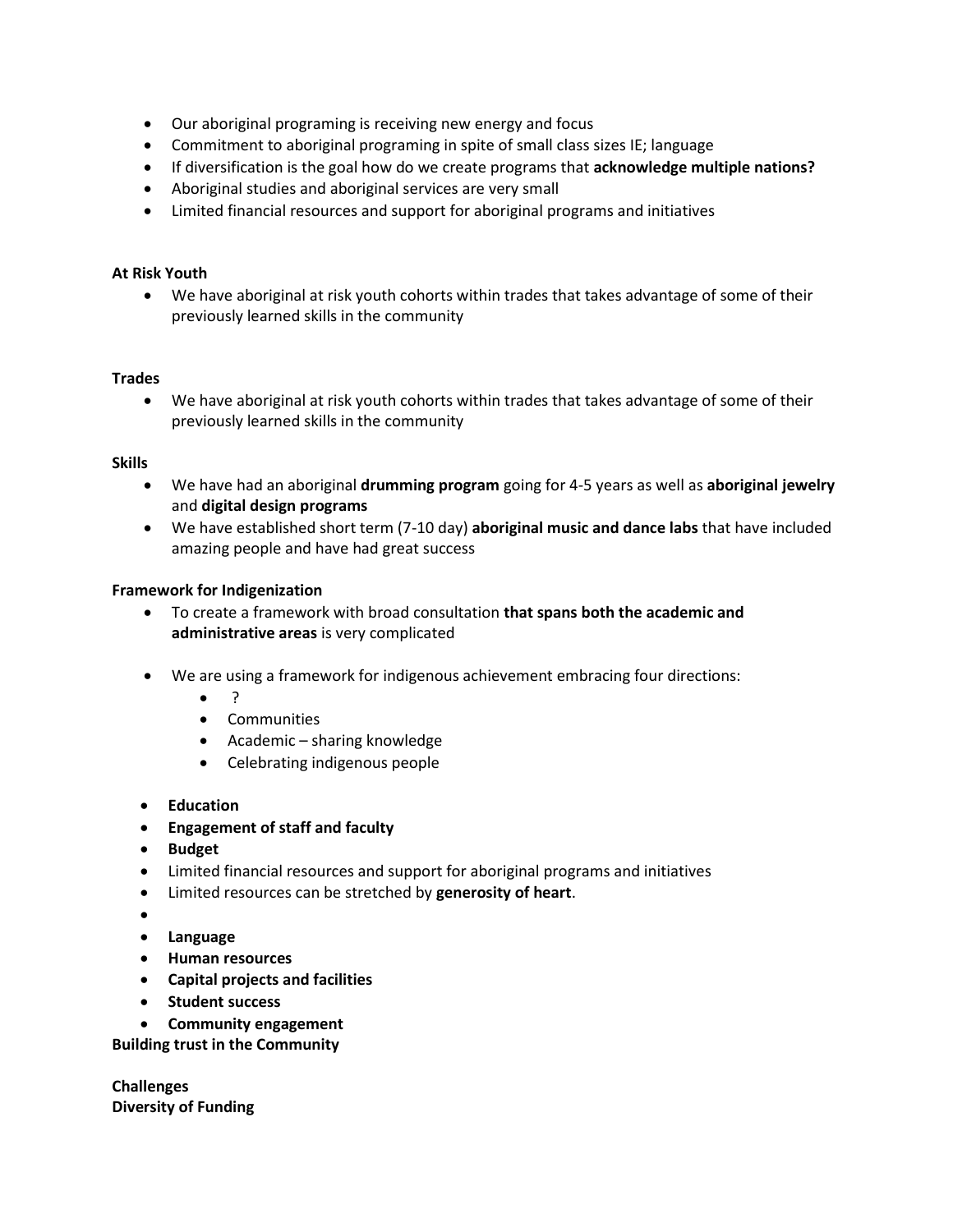- We need to diversify where our funding comes from. Currently, we are receiving funding from federal and provincial governments and tuition, but we need to start looking at other forms of income such as endowments, corporations, etc. to free us from some constraints.
- Limited financial resources and support for aboriginal programs and initiatives
- We need to get to a place where we no longer need to rely on government funding

# **Conferring Degrees**

 We currently rely on another institution to grant our degrees and we are working on creating other partnerships **and granting some certifications/degrees ourselves.**

# **Community Consultation,**

# **Serving the Community,**

# **Preservation of language**

 We need to do a better job in how we consult with the communities, how we serve them and the preservation of language.

# **Communities**

- Delivering courses in communities
- We need to do a better job in how **we consult with the communities**, how **we serve them** and the **preservation of language**.
- We need to better understand **our role in leadership** within the community

# **Leadership**

# **Partnership**

- Re-establishing our partnership with our degree granting institution.
- How will we ALL serve ALL aboriginal students well? We need to not think about being the best institution, rather what can we do that will be best for the student. This **may mean referring students to other institutions. This will need to be negotiated between institutions**

## **"It's all about relationship building"**

 $\bullet$ 

# **Government funding**

# **Eurocentric thought vs indigenous thought**

- **Indigenising means changing mindsets and worldviews**
- Basic fundamental of indigenization and euro-centric thought that will make indigenization difficult. IE: Optimization = being the best/taking the most/doing things the fastest are eurocentric values vs. taking what you need. The most vs. getting enough does not map well. How do we make that work?

#### \*\*\*\*\*\*\*\*\*\*\*\*\*\*\*\*\*\*\*\*\*\*\*\*\*\*\*\*\*\*\*\*\*\*\*\*\*\*\*\*\*\*\*\*\*\*\*\*\*\*\*\*\*\*\*\*\*\*\*\*\*\*\*\*\*\*\*\*\*\*\*\*\*\*\*\*\*\*\*\*\*\*\*\*\*

The group had opted to continue on with their introductions and sharing of strengths and challenges of their institutions regarding aboriginal education that had been started but not completed in the morning session instead of the prescribed agenda topics.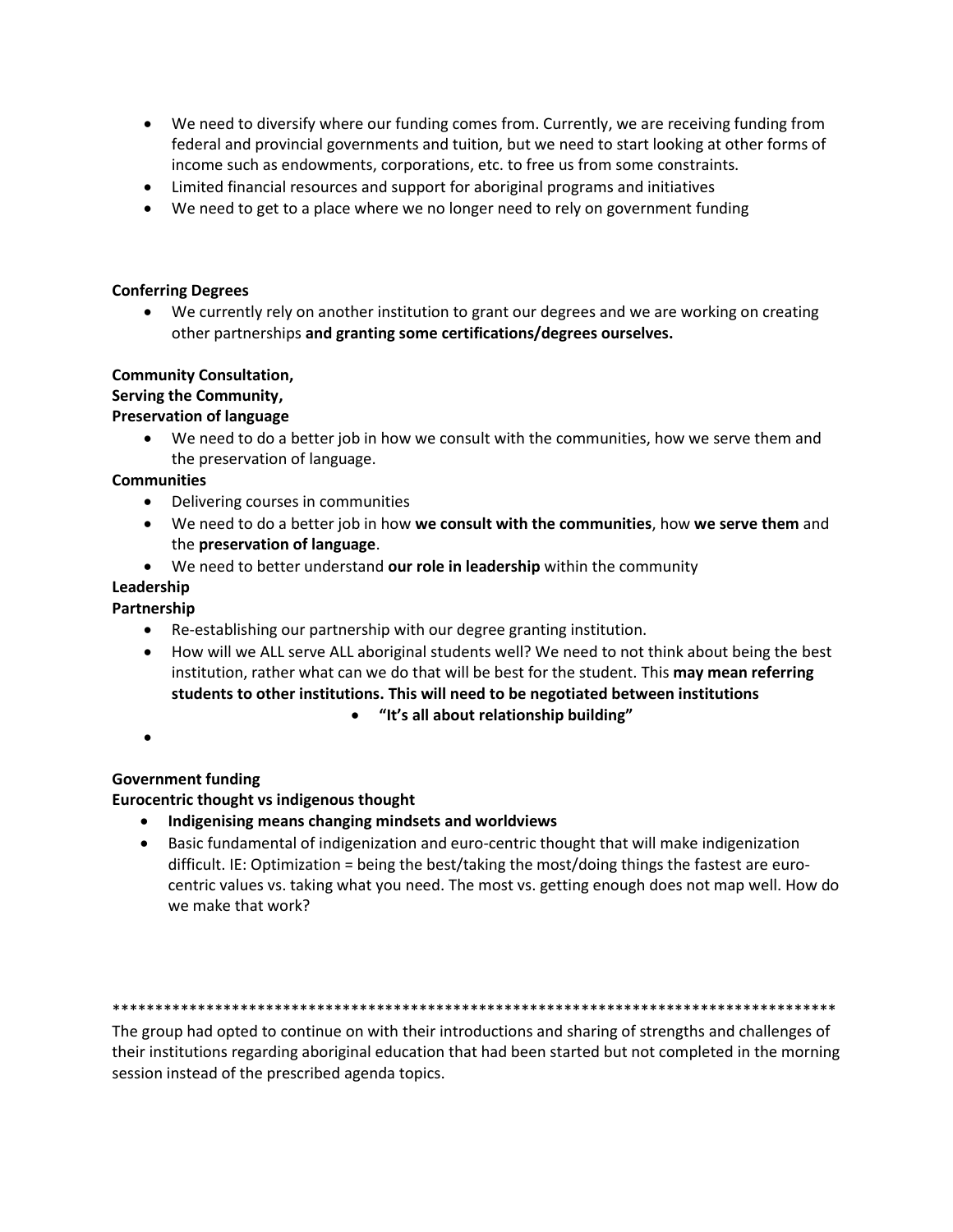- Indigenization is about being fully human. If we have love, attention and help from our neighbors, you will have generous compassion. Indigenizing the academy is an invitation for you to bring your full humanness to the academy. Learn to think with your heart.
- Limited resources can be stretched by generosity of heart.
- Just like you have an inner child within you, you also have the elder you will become in you. "Take council with the elder you will become". Help yourself to become the elder you want to be.
- Indigenization means it's comfortable, aboriginal students see themselves reflected accurately and they have the ability and the environment to express themselves
- The organization needs to be structured so that indigenization does not become "flavor of the month".
- How do you operationally de-colonize 500 years of colonization?
- Education is the core foundation to social change
- Indigenising means changing mindsets and world views

# **Strengths**

- The institution has a foundation of indigenous governance
- Mostly indigenous staff
- We develop indigenous curriculum
- Teaching about aboriginal history and how it relates to their experience can be very liberating for aboriginal students
- Partnering with other organizations
- Consultation with business and government
- I have my own set of values, and I represent people with another set of values. I reconcile the similarities and try to come up with ways that the institution can accommodate the differences.
- We have been indigenizing for a long time.
- Aboriginal studies and services are currently being reconnected within the institution
- We are here at this conference and we are open to learning
- $\bullet$  We have a humble gathering space  $-i$ t's a start.
- We have a beautiful gathering space
- Nursing has an aboriginal health component
- Delivering courses in communities
- Involving Elders to help us better understand our student population
- We are using a framework for indigenous achievement embracing four directions:
	- $\bullet$  ?
	- **•** Communities
	- Academic sharing knowledge
	- Celebrating indigenous people
- We have good interaction with our students
- We have two staff focused specifically on aboriginal student recruitment
- We have produced and disseminated a statement of reconciliation and apology to past students of residential schools.
- We have great staff, transition programs, housing programs and an aboriginal science program
- We are working towards increasing our aboriginal enrollment to 7% institutionally
- Our aboriginal programing is receiving new energy and focus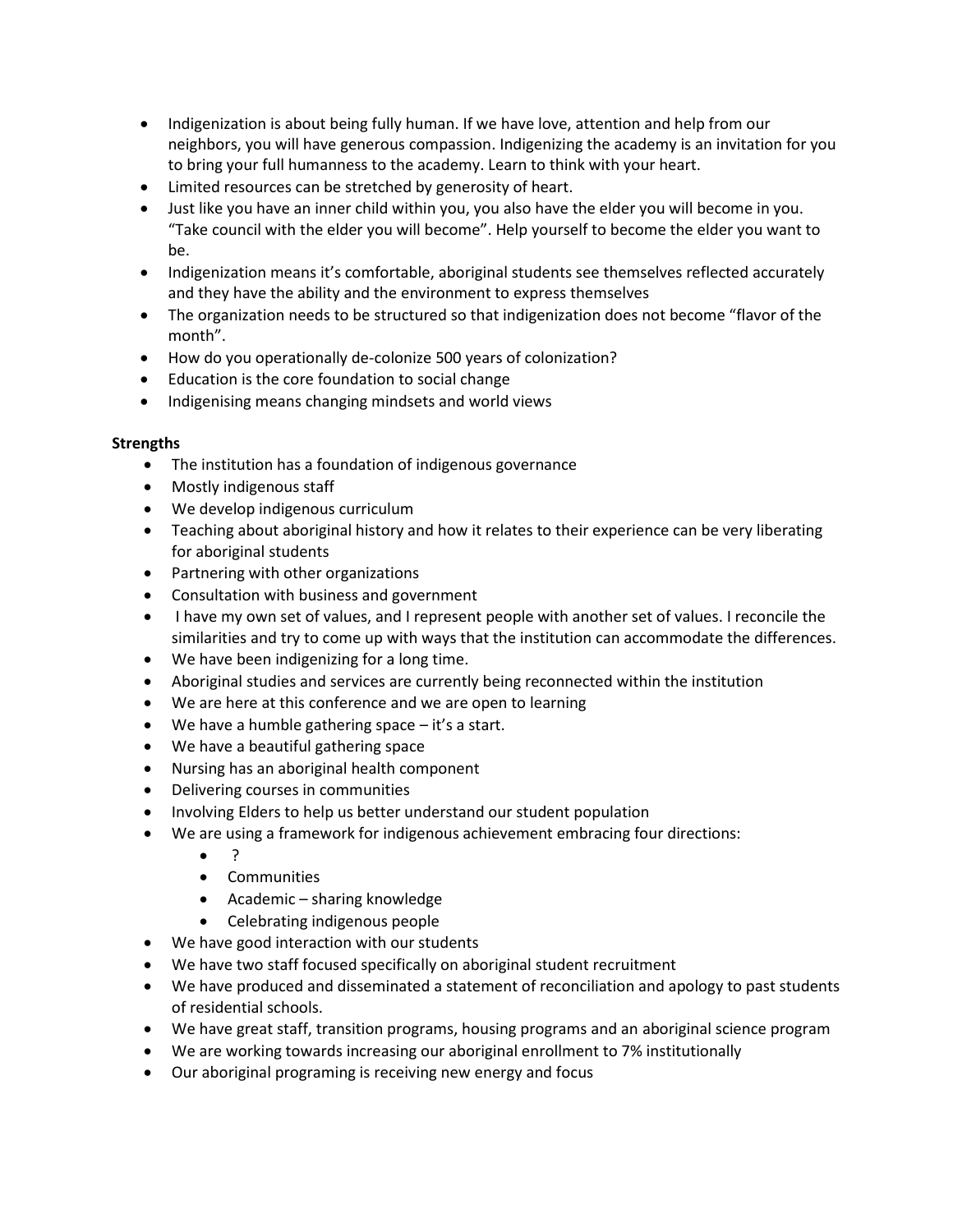- We have aboriginal at risk youth cohorts within trades that takes advantage of some of their previously learned skills in the community
- We have had an aboriginal drumming program going for 4-5 years as well as aboriginal jewelry and digital design programs
- We have established short term (7-10 day) aboriginal music and dance labs that have included amazing people and have had great success
- Lots of new upper management open to new ideas and partnerships
- Commitment to aboriginal programing in spite of small class sizes IE; language
- Created a framework (currently in progress) that includes:
	- Education engagement of staff and faculty of what is needed
	- Budget responsibility to the community IE: preserving language. How do we spend limited resources?
	- Human resources recruitment, retention, cultural awareness, collective agreement constraints
	- Capital and facilities gathering space
	- Student success indigenizing for ALL students, cultural awareness
	- Community engagement and accountability
- Communication and building trust with the community

# **Challenges**

- **Diversity**
	- We need to diversify where our funding comes from. Currently, we are receiving funding from federal and provincial governments and tuition, but we need to start looking at other forms of income such as endowments, corporations, etc. to free us from some constraints.
	- We currently rely on another institution to grant our degrees and we are working on creating other partnerships and granting some certifications/degrees ourselves.
	- Through recruitment we are looking at diversifying our student group by recruiting outside the province and country as well as targeting the metis population.
	- We are focusing on diversifying our points of view by better recognizing traditional knowledge. We had begun creating a new degree of holistic health and healing based on another institutions model but have since pulled back realizing we need to take the time to create something that is "truly indigenous".
- We need to do a better job in how we consult with the communities, how we serve them and the preservation of language.
- We need to better understand our role in leadership within the community.
- We want to be able to offer our own degree which calls for a focus of resources which contrast to another one of our goals to diversify.
- Re-establishing our partnership with our degree granting institution.
- We need to get to a place where we no longer need to rely on government funding
- Basic fundamental of indigenization and euro-centric thought that will make indigenization difficult. IE: Optimization = being the best/taking the most/doing things the fastest are eurocentric values vs. taking what you need. The most vs. getting enough does not map well. How do we make that work?
- How will we ALL serve ALL aboriginal students well? We need to not think about being the best institution, rather what can we do that will be best for the student. This may mean referring students to other institutions. This will need to be negotiated between institutions.